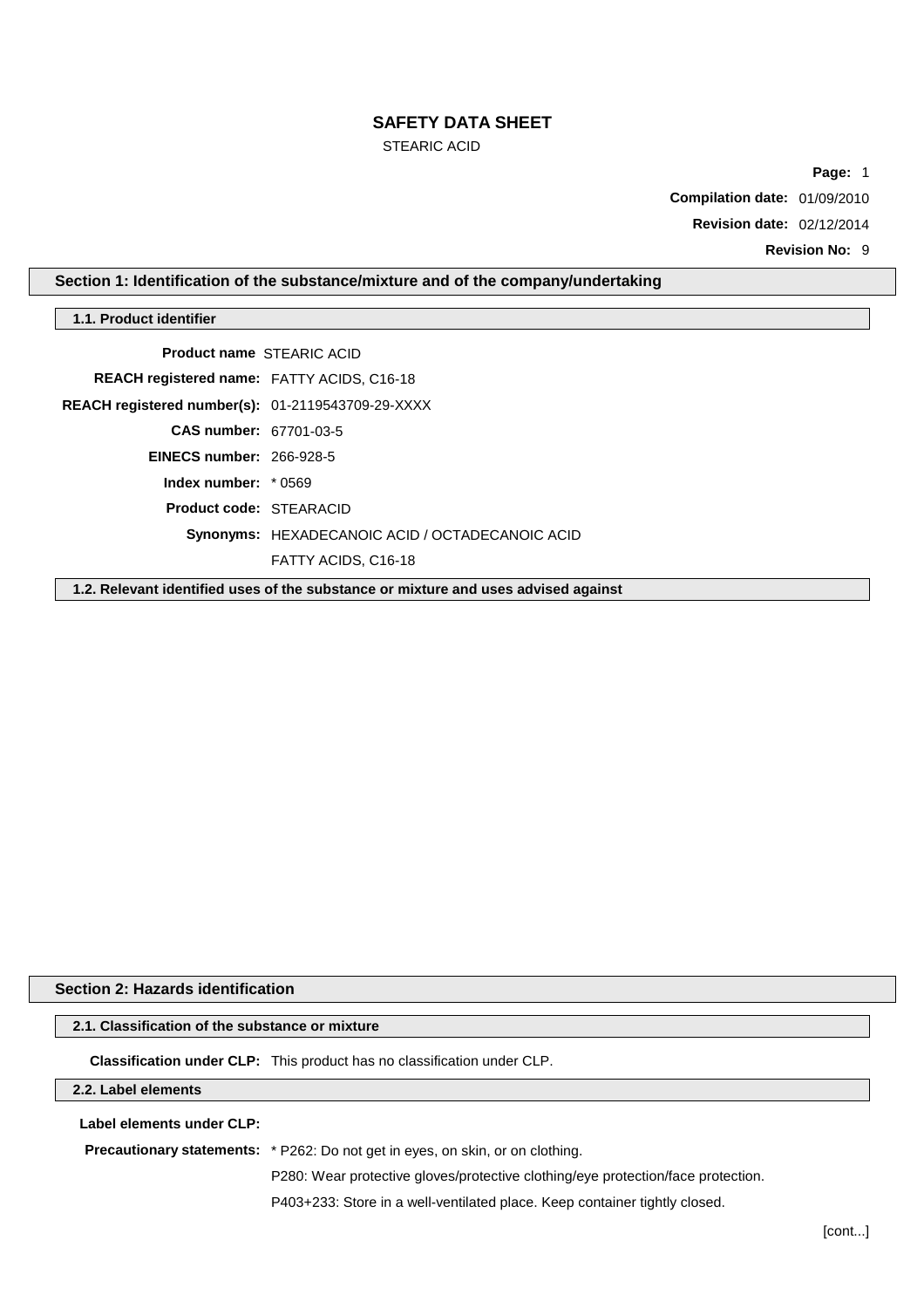### **2.3. Other hazards**

#### **PBT:** This product is not identified as a PBT/vPvB substance.

### **Section 3: Composition/information on ingredients**

### **3.2. Mixtures**

#### **Section 4: First aid measures**

### **4.1. Description of first aid measures**

**Skin contact:** Remove all contaminated clothes and footwear immediately unless stuck to skin. Wash immediately with plenty of soap and water. Seek medical advice if irritation occurs after washing.

**Eye contact:** Bathe the eye with running water for 15 minutes. Consult a doctor.

**Ingestion:** Do not induce vomiting. Wash out mouth with water. Consult a doctor.

**Inhalation:** Remove casualty from exposure ensuring one's own safety whilst doing so.

### **4.2. Most important symptoms and effects, both acute and delayed**

**Skin contact:** There may be mild irritation at the site of contact.

**Eye contact:** There may be irritation and redness.

**Ingestion:** There may be soreness and redness of the mouth and throat.

**Inhalation:** There may be irritation of the throat with a feeling of tightness in the chest.

**Delayed / immediate effects:** No data available.

**4.3. Indication of any immediate medical attention and special treatment needed**

**Immediate / special treatment:** No data available.

# **Section 5: Fire-fighting measures**

### **5.1. Extinguishing media**

**Extinguishing media:** Carbon dioxide. Alcohol or polymer foam. Dry chemical powder. Water spray.

# **5.2. Special hazards arising from the substance or mixture**

**Exposure hazards:** In combustion emits toxic fumes of carbon dioxide / carbon monoxide.

#### **5.3. Advice for fire-fighters**

**Advice for fire-fighters:** Wear self-contained breathing apparatus. Wear protective clothing to prevent contact with skin and eyes.

### **Section 6: Accidental release measures**

### **6.1. Personal precautions, protective equipment and emergency procedures**

**Personal precautions:** Refer to section 8 of SDS for personal protection details.

**6.2. Environmental precautions**

**Environmental precautions:** Contain the spillage using bunding. Do not discharge into drains or rivers.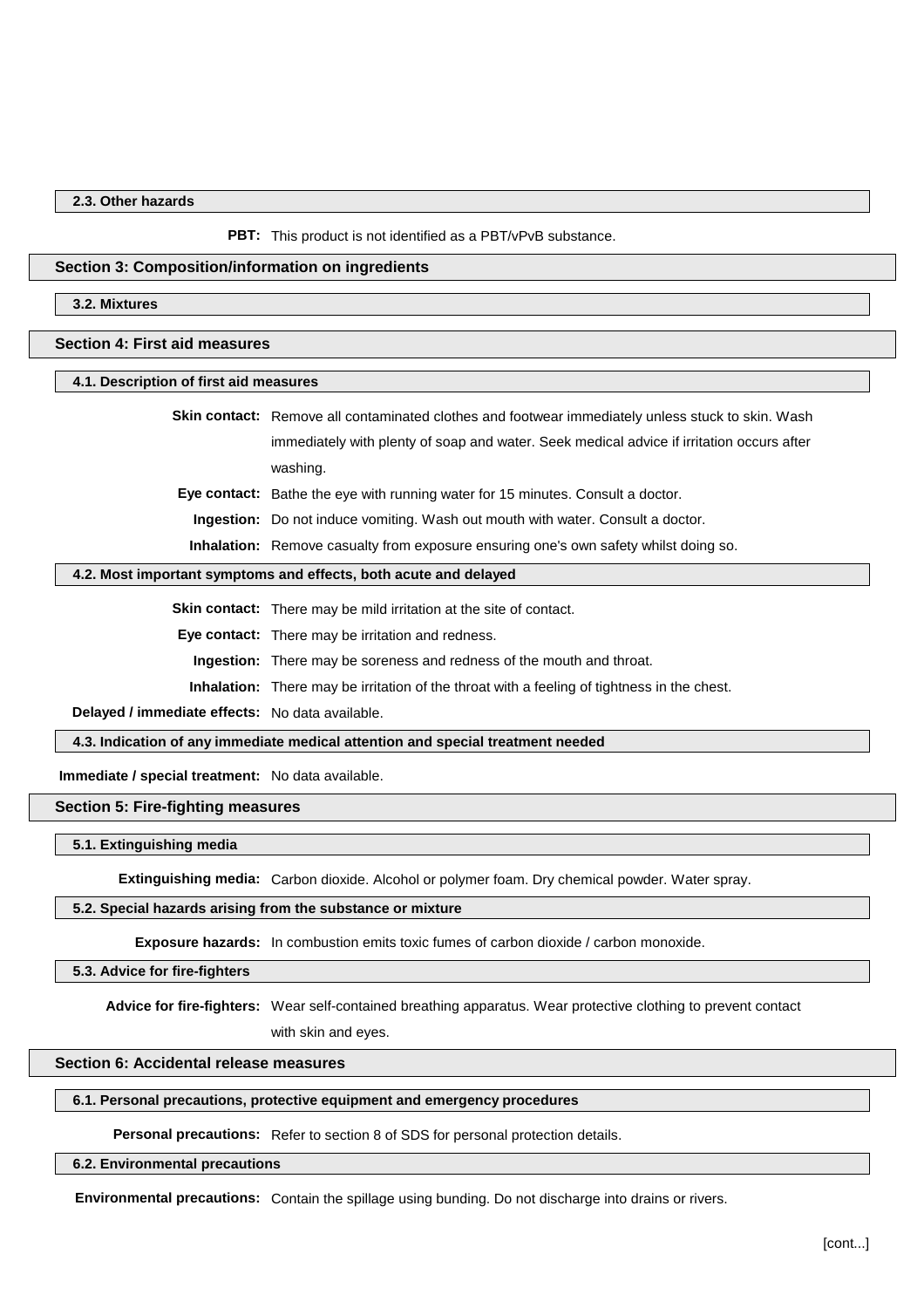# **6.3. Methods and material for containment and cleaning up**

**Clean-up procedures:** Mix with sand or vermiculite. Transfer to a closable, labelled salvage container for disposal by an appropriate method.

### **6.4. Reference to other sections**

**Reference to other sections:** Refer to section 8 of SDS. Refer to section 13 of SDS.

# **Section 7: Handling and storage**

# **7.1. Precautions for safe handling**

**Handling requirements:** Do not handle in a confined space. Ensure there is sufficient ventilation of the area.

#### **7.2. Conditions for safe storage, including any incompatibilities**

**Storage conditions:** Store in cool, well ventilated area. Keep container tightly closed. Keep away from

sources of ignition.

**Suitable packaging:** Must only be kept in original packaging.

# **7.3. Specific end use(s)**

**Specific end use(s):** No data available.

# **Section 8: Exposure controls/personal protection**

### **8.1. Control parameters**

**Workplace exposure limits:** No data available.

# **DNEL/PNEC Values**

**DNEL / PNEC** No data available.

### **8.2. Exposure controls**

|                                            | <b>Engineering measures:</b> Ensure there is sufficient ventilation of the area.                          |
|--------------------------------------------|-----------------------------------------------------------------------------------------------------------|
|                                            | <b>Respiratory protection:</b> Self-contained breathing apparatus must be available in case of emergency. |
| <b>Hand protection:</b> Protective gloves. |                                                                                                           |
| Eye protection: Safety goggles.            |                                                                                                           |
|                                            | <b>Skin protection:</b> Protective clothing with elasticated cuffs and closed neck.                       |
| <b>Environmental:</b> Not applicable.      |                                                                                                           |

# **Section 9: Physical and chemical properties**

# **9.1. Information on basic physical and chemical properties**

|                                       | <b>State: Flakes</b>            |                                        |  |
|---------------------------------------|---------------------------------|----------------------------------------|--|
|                                       | <b>Colour:</b> White/pale cream |                                        |  |
| <b>Odour: Mild.</b>                   |                                 |                                        |  |
| <b>Solubility in water: Insoluble</b> |                                 |                                        |  |
| <b>Boiling point/range°C:</b> >200    |                                 | Melting point/range°C: 55-66           |  |
| <b>Flash point °C:</b> $>180-202$     |                                 | Part.coeff. n-octanol/water: 7.05-8.23 |  |
| Autoflammability°C: $\sim$ 350        |                                 |                                        |  |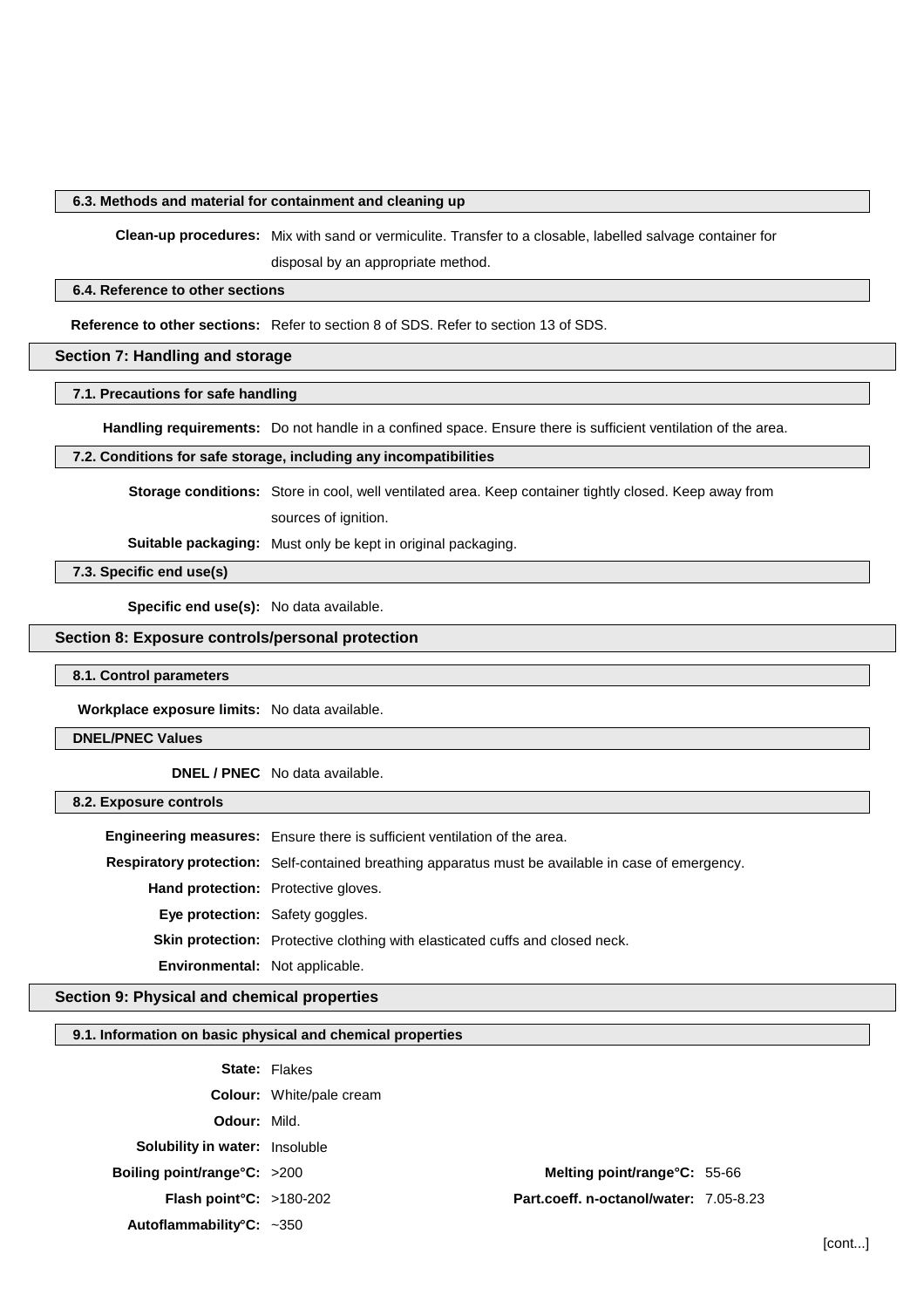**Relative density:** ~0.85-0.90 @75°C

**9.2. Other information**

**Other information:** Not applicable.

### **Section 10: Stability and reactivity**

**10.1. Reactivity**

**Reactivity:** Stable under recommended transport or storage conditions.

**10.2. Chemical stability**

**Chemical stability:** Stable under normal conditions.

### **10.3. Possibility of hazardous reactions**

**Hazardous reactions:** Hazardous reactions will not occur under normal transport or storage conditions.

**10.4. Conditions to avoid**

**Conditions to avoid:** Heat. Direct sunlight. Sources of ignition.

**10.5. Incompatible materials**

**Materials to avoid:** Strong acids. Strong oxidising agents.

**10.6. Hazardous decomposition products**

**Haz. decomp. products:** In combustion emits toxic fumes.

### **Section 11: Toxicological information**

**11.1. Information on toxicological effects**

**Toxicity values:** No data available.

**Symptoms / routes of exposure**

**Skin contact:** There may be mild irritation at the site of contact.

**Eye contact:** There may be irritation and redness.

**Ingestion:** There may be soreness and redness of the mouth and throat.

**Inhalation:** There may be irritation of the throat with a feeling of tightness in the chest.

**Delayed / immediate effects:** No data available.

**Other information:** Not applicable.

**Section 12: Ecological information**

**12.1. Toxicity**

**Ecotoxicity values:** No data available.

# **12.2. Persistence and degradability**

**Persistence and degradability:** Readily biodegradable.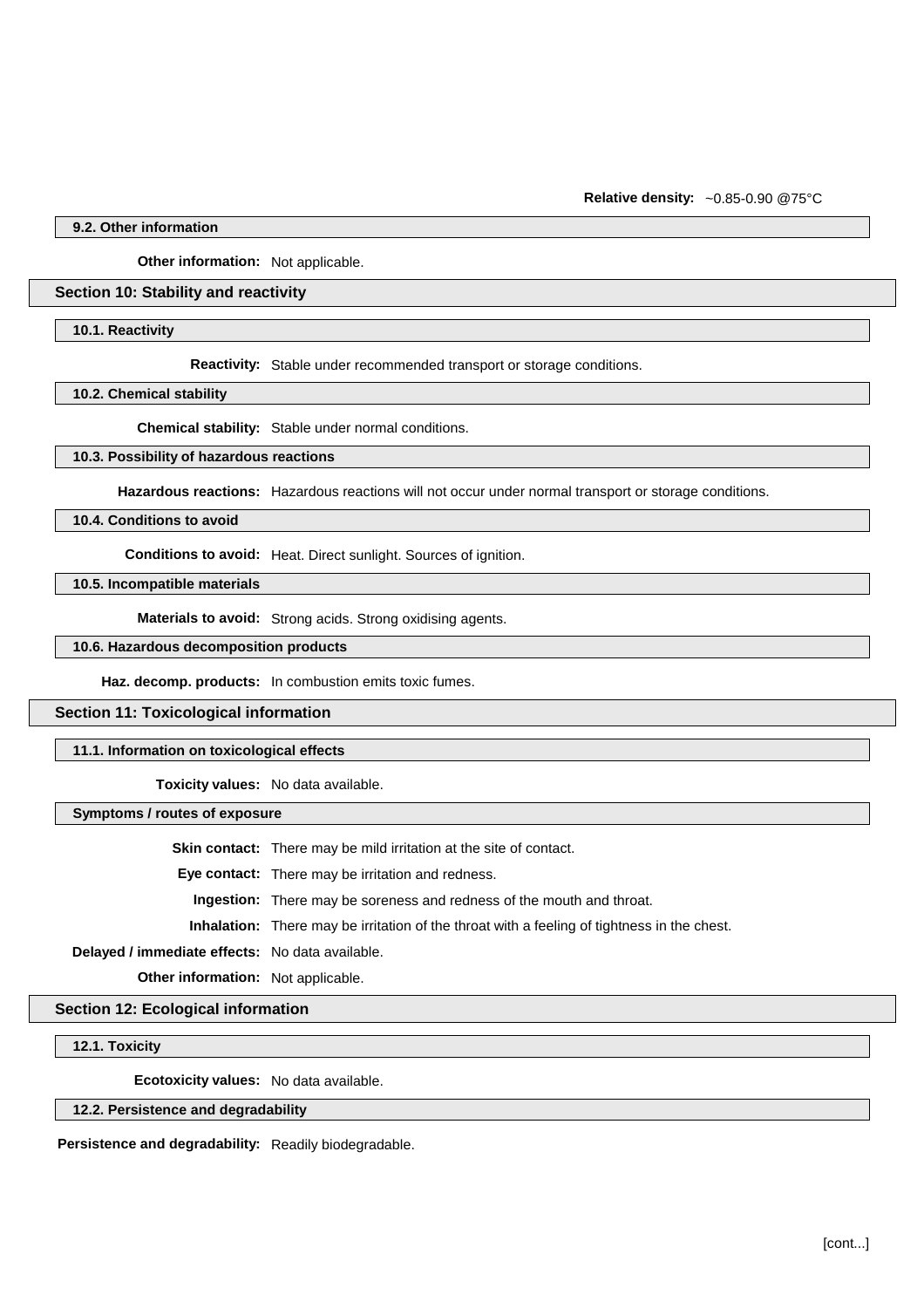### **12.3. Bioaccumulative potential**

**Bioaccumulative potential:** No bioaccumulation potential.

### **12.4. Mobility in soil**

**Mobility:** Insoluble in water.

# **12.5. Results of PBT and vPvB assessment**

**PBT identification:** This product is not identified as a PBT/vPvB substance.

### **12.6. Other adverse effects**

**Other adverse effects:** No data available.

### **Section 13: Disposal considerations**

## **13.1. Waste treatment methods**

**Disposal operations:** Transfer to a suitable container and arrange for collection by specialised disposal company.

**Disposal of packaging:** Dispose of as normal industrial waste.

**NB:** The user's attention is drawn to the possible existence of regional or national regulations regarding disposal.

### **Section 14: Transport information**

**Transport class:** This product does not require a classification for transport.

### **Section 15: Regulatory information**

### **15.1. Safety, health and environmental regulations/legislation specific for the substance or mixture**

### **15.2. Chemical Safety Assessment**

**Chemical safety assessment:** A chemical safety assessment has been carried out for the substance or the mixture by

the supplier.

# **Section 16: Other information**

## **Other information**

| <b>Other information:</b> This safety data sheet is prepared in accordance with Commission Regulation (EU) No |
|---------------------------------------------------------------------------------------------------------------|
| 453/2010.                                                                                                     |
| * indicates text in the SDS which has changed since the last revision.                                        |
| <b>Legend to abbreviations:</b> $PNEC = predicted no effect level$                                            |
| $DNEL = derived no effect level$                                                                              |
| $LD50$ = median lethal dose                                                                                   |
| $LC50$ = median lethal concentration                                                                          |
| $EC50$ = median effective concentration                                                                       |
| $IC50$ = median inhibitory concentration                                                                      |
| $dw = dry$ weight                                                                                             |